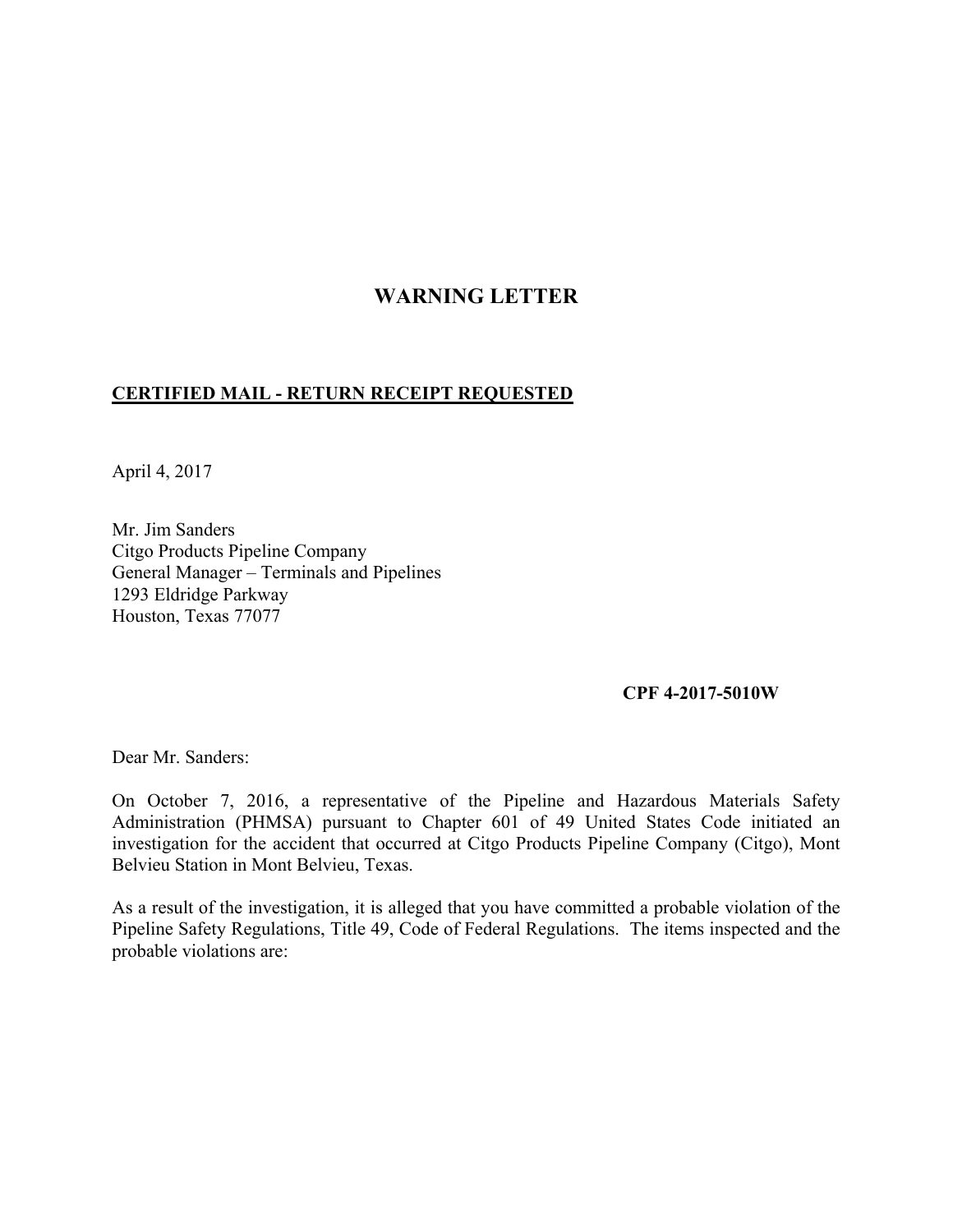**1. §195.52 Immediate notice of certain accidents.** 

**(a) Notice requirements. At the earliest practicable moment following discovery of a release of the hazardous liquid or carbon dioxide transported resulting in an event described in § 195.50, the operator of the system must give notice, in accordance with paragraph (b) of this section, of any failure that:** 

# **(2) Resulted in either a fire or explosion not intentionally set by the operator;**

Citgo failed to provide immediate notice following discovery of an accident at their Mont Belvieu facility on October 7, 2016. Telephonic notification was made to the National Response Center (NRC) at 2153 CST, for the accident that occurred at 1735 CST. This documents a 4 hr 18 min response time to contact the NRC. According to 195.52(a), as soon as practicable would have resulted in notification within a two hour time frame.

The NRC recorded the elapsed time as 4 hrs. 18 mins; while the written Accident Report - Hazardous Liquid Pipeline Systems Form PHMSA F7000.1 (submitted by Citgo) recorded the elapsed time as 4 hrs. 3 mins.

### **2. §195.54 Accident reports.**

# **(a) Each operator that experiences an accident that is required to be reported under § 195.50 must, as soon as practicable, but not later than 30 days after discovery of the accident, file an accident report on DOT Form 7000-1.**

Citgo failed to file the written accident report on DOT Form 7000-1 within thirty days following the accident that occurred on October 7, 2017, at their Mont Belvieu facility. Citgo filed their written DOT Form 7000-1 34 days after the accident.

DOT Accident Report -Hazardous Liquid Pipeline Systems Form PHMSA F7000-1 was submitted by Citgo on November 10, 2016. The accident occurred on October 7, 2016. The submittal occurred 34 days after the accident, therefore exceeding the 30 day requirement per the code.

Under 49 United States Code, § 60122, you are subject to a civil penalty not to exceed \$205,638 per violation per day the violation persists up to a maximum of \$2,056,380 for a related series of violations. For violation occurring between January 4, 2012 to August 1, 2016, the maximum penalty may not exceed \$200,000 per violation per day, with a maximum penalty not to exceed \$2,000,000 for a related series of violations. For violations occurring prior to January 4, 2012, the maximum penalty may not exceed \$100,000 per violation per day, with a maximum penalty not to exceed \$1,000,000 for a related series of violations. We have reviewed the circumstances and supporting documents involved in this case, and have decided not to conduct additional